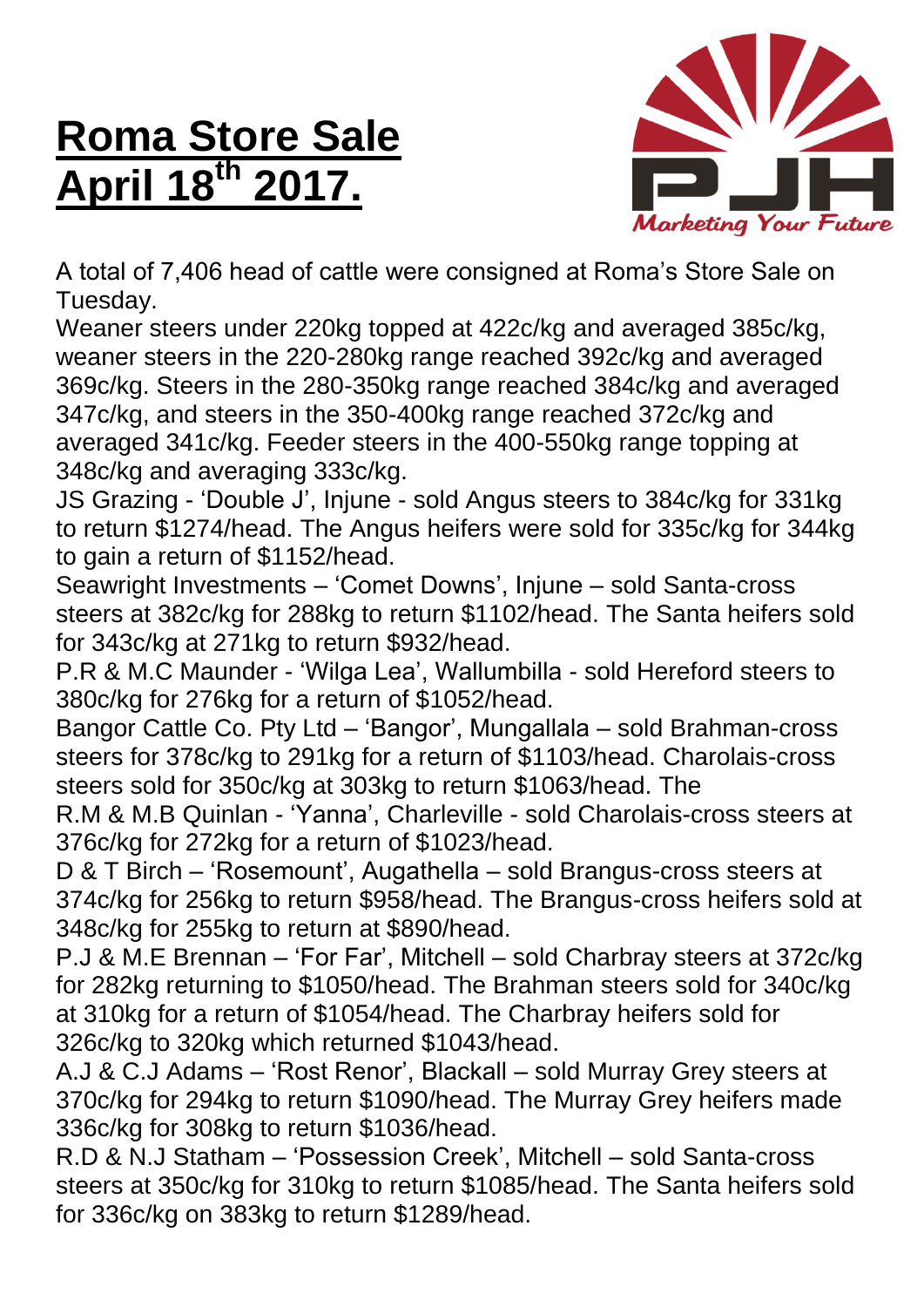Perrett Cattle Co - 'Sunnymead', Roma - sold Charolais-cross steers which reached 346c/kg for 450kg to return \$1557/head. The Droughtmaster-cross steers topped 343c/kg for 435kg to return \$1493/head.

Dart Pastoral Co - 'Thirlstone', Roma – sold Droughtmaster steers to 343c/kg for 335kg to return \$1152/head. The Brahman-cross steers came to 341c/kg for 334kg to return \$1140/head.

C.J, D.M, R.J & M.A Harland – 'Glenolive', Injune – sold Santa-cross steers at 342c/kg for 423kg to return \$1447/head. The Santa-cross heifers sold to 338c/kg for 381kg for a return of \$1288/head.

Deane Grazing Co – 'Malboona Station', Corfield – sold Droughtmaster steers to 342c/kg for 405kg to return 1386/head. The Droughtmaster Mickey bulls sold 364c/kg for 263kg to return \$960/head. The

Droughtmaster heifers sold to 346c/kg for 230kg to return \$796/head. Waroona Past Co - 'Ban Ban', Longreach – sold Angus-cross steers for 340c/kg to 381kg for a return of \$1296/head. The Angus bulls sold to 253c/kg for 766kg to return \$1941/kg. The Angus-cross heifers were sold for 342c/kg at 327kg making a return of \$1118.

B.J & P.C Harrison – 'Bungaringa', Mitchell – sold Hereford-cross steers for 260c/kg at 535kg for a return of \$1391/head. The Hereford-cross heifers sold at 325c/kg for 373kg for a return of \$1212/head.

Heifers under 220kg topped at 432c/kg and averaged 375c/kg, while heifers in the 220 – 280kg range topped at 358c/kg and averaged 328c/kg. Heifers in the 280-350kg range topped at 348c/kg, averaging 313c/kg. Heifers in the 350-450kg range topped at 343c/kg and averaged 291c/kg.

Gwenbrook Farms Pastoral Co – 'Gwenbrook', Roma – sold Santa-cross heifers at 340c/kg to 367kg for a return of \$1250/head.

C.F & D Walsh – 'Venturah', Roma – sold EU accredited Hereford heifers for 336c/kg at 280kg making a return of \$941/head. The Brahman-cross heifers sold at 328c/kg for 278kg to return \$913/head.

## *PJH sell 2 nd position next week.*